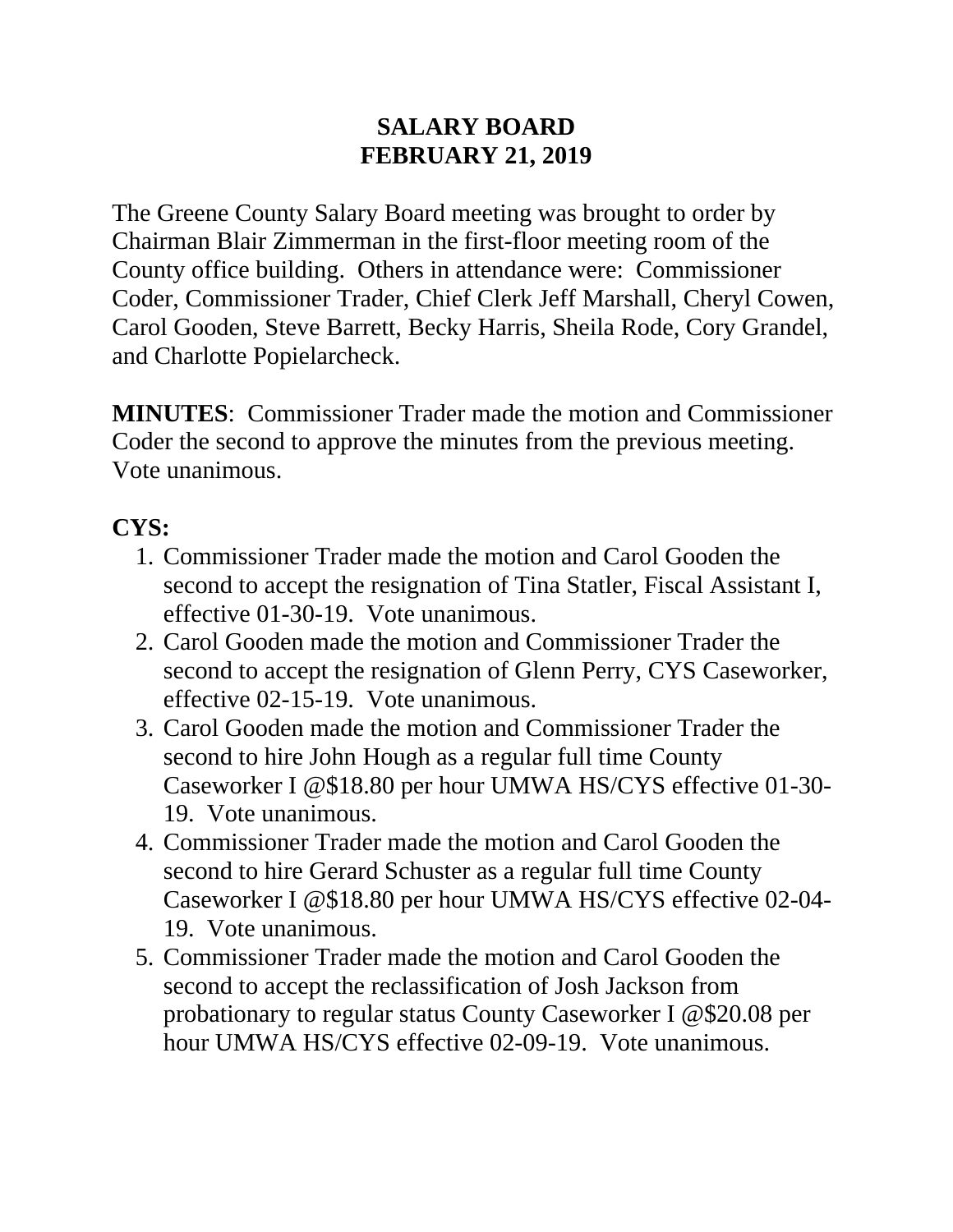# **HUMAN SERVICES:**

- 1. Commissioner Trader made the motion and Carol Gooden the second to hire Elizabeth Moore as a regular full time SAFE specialist @\$18.35 per hour MG PG 6 effective 02-13-19. Vote unanimous.
- 2. Carol Gooden made the motion and Commissioner Trader the second to correct the pay rate of Lisa Milan, High Fidelity Wraparound Supervisor/Family Center Manager @\$42,636.36 per year effective 01-01-19. Vote unanimous.
- 3. Commissioner Trader made the motion and Carol Gooden the second to accept the resignation of Colleen David, SAFE Specialist, effective 01-24-19. Vote unanimous.

# **REDEVELOPMENT AUTHORITY:**

- 1. Carol Gooden made the motion and Commissioner Trader the second to hire Junior Hall as temporary Laborer @\$7.25 per hour effective 01-30-19. Vote unanimous.
- 2. Commissioner Trader made the motion and Carol Gooden the second to hire Howard Moats as a temporary Laborer @\$7.25 per hour effective 01-28-19. Vote unanimous.

# **DOMESTIC RELATIONS:**

1. Sheila Rode made the motion and Commissioner Coder the second to accept the transfer of Michelle Pulkownik to regular full time Fiscal Assistant I @\$17.85 per hour SEIU PG 8 effective 01-22- 19. Vote unanimous.

# **COURTS:**

- 1. Sheila Rode made the motion and Commissioner Trader the second to hire Peggy Hill as a regular full time Court Recorder @\$14.84 per hour effective 01-24-19. Vote unanimous.
- 2. Sheila Rode made the motion and Commissioner Trader the second to hire Susan Zydonik as a regular full time Law Clerk @\$33,390.74 per year MG PG 6 effective 02-11-19. Vote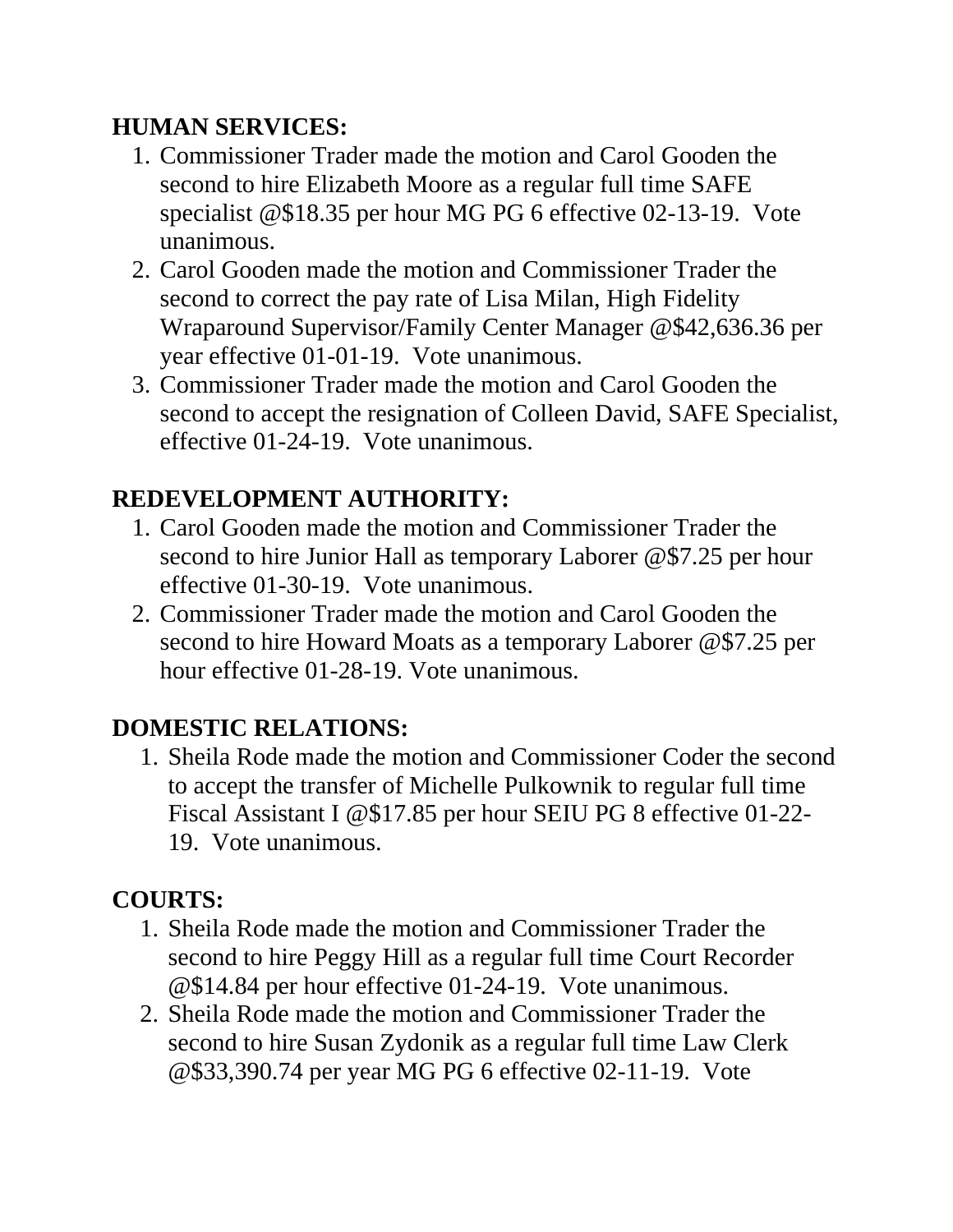#### **SHERIFF:**

- 1. Commissioner Trader made the motion and Carol Gooden the second to accept the promotion of Shad Hixenbaugh and Joseph Strope as regular full time Deputy Sheriff I @\$15.34 per hour SEIU PG 12 effective 02-06-19. Vote unanimous.
- 2. Commissioner Trader made the motion and Carol Gooden the second to accept the resignation of Ryan Koffler, Captain, effective 02-22-19. Vote unanimous.

### **ASSESSMENT:**

1. Commissioner Trader made the motion and Commissioner Coder the second to accept the reclassification of Lisa Main to regular full time Field Assessor II @\$20.55 per hour SEIU PG 12 effective 02-06-19. Vote unanimous.

# **JAIL:**

1. Carol Gooden made the motion and Commissioner Trader the second to accept the promotion of Crystal Markle to regular full time Food Service Worker I @\$14.52 per hour SEIU PG 10 effective 02-10-19. Vote unanimous.

# **CONSERVATION:**

1. Commissioner Trader made the motion Carol Gooden the second to remove Becky Salosky from payroll effective 02-15-19 due to end of temporary assignment. Vote unanimous.

# **INFORMATION TECHNOLOGY:**

1. Commissioner Coder made the motion and Carol Gooden the second to correct the salary of Doug Murray, Director of Information Technologies, to \$62,002.94 effective 01-01-19 management exempt. Vote unanimous.

# **HUMAN RESOURCES:**

1. Commissioner Coder made the motion and Carol Gooden the second to accept the salary adjustment of Rebecca Harris, HR